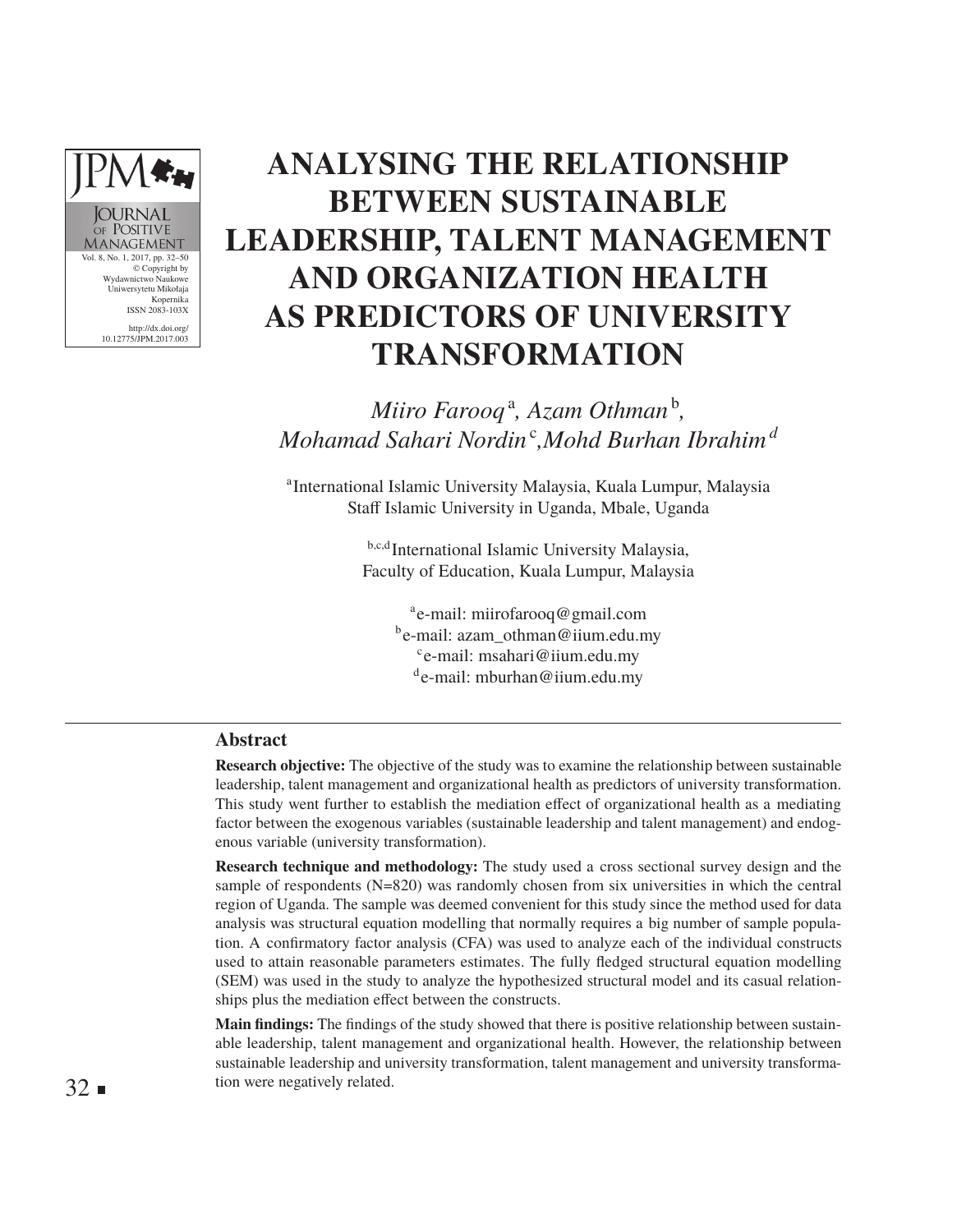**Practical implications:** It was recommended to educational practitioners, lecturers and policy makers to use this model to harness university transformation. For researchers, it could be used to do further examination of university transformation on other universities both locally and internationally.

**Keywords:** sustainable leadership, talent management, organizational health, university transformation

**Paper type:** Research paper

## **1. Introduction**

For the last many years universities are going through tremendous changes that have not only changed their education status but have moved them from the traditional known university management to modern management systems that require commodification of knowledge, internationalization, customer care and virtualization (Halász, 2007). Moreover the four (Cs) have also brought another equation that university management and leadership must think more about and forge the best ways through which these institutions must survive and thrive in the era of competition, rising costs, the changing of university customs and characteristics, and the turbulent crises (Bunoti, 2011; Mpaata, 2010; Saymeh, 2014). The forces of change mentioned above, require universities to adopt and integrate new trends of management style to facilitate sustainable leadership, human resource development and enabling working environment for both employees and customer satisfaction and attract them towards achievement of organizational goals and objectives (Bora, 2014). Furthermore, for universities to achieve transformation, Skordoulis, (2010) states that management should focus on people work management, train special people in steering management issues, streamline communication structure and have governance challenges addressed to ensure that ethics and vision are protected to enable achievement of institutional remodeling in its market strategy. Moreover, Awbrey, (2005) states that changing the management and education system of the universities is not something easy due to both diverse and inexperienced human resources without skills of coping up with proper models that universities must opt for and survive in the changing knowledge market. It is therefore from this background that the current study is designed to examine the factors that predict university transformation.

#### **2. University transformation**

University transformation is derived from the meaning of organizational transformation or change. This concept has been in place since 1970's to date. It has changed meaning and terminologies dependent on the demands of the time, and because of these changes, to fit in the new era with new demands in market twists, organizations have found themselves reshaping, rebranding, redesigning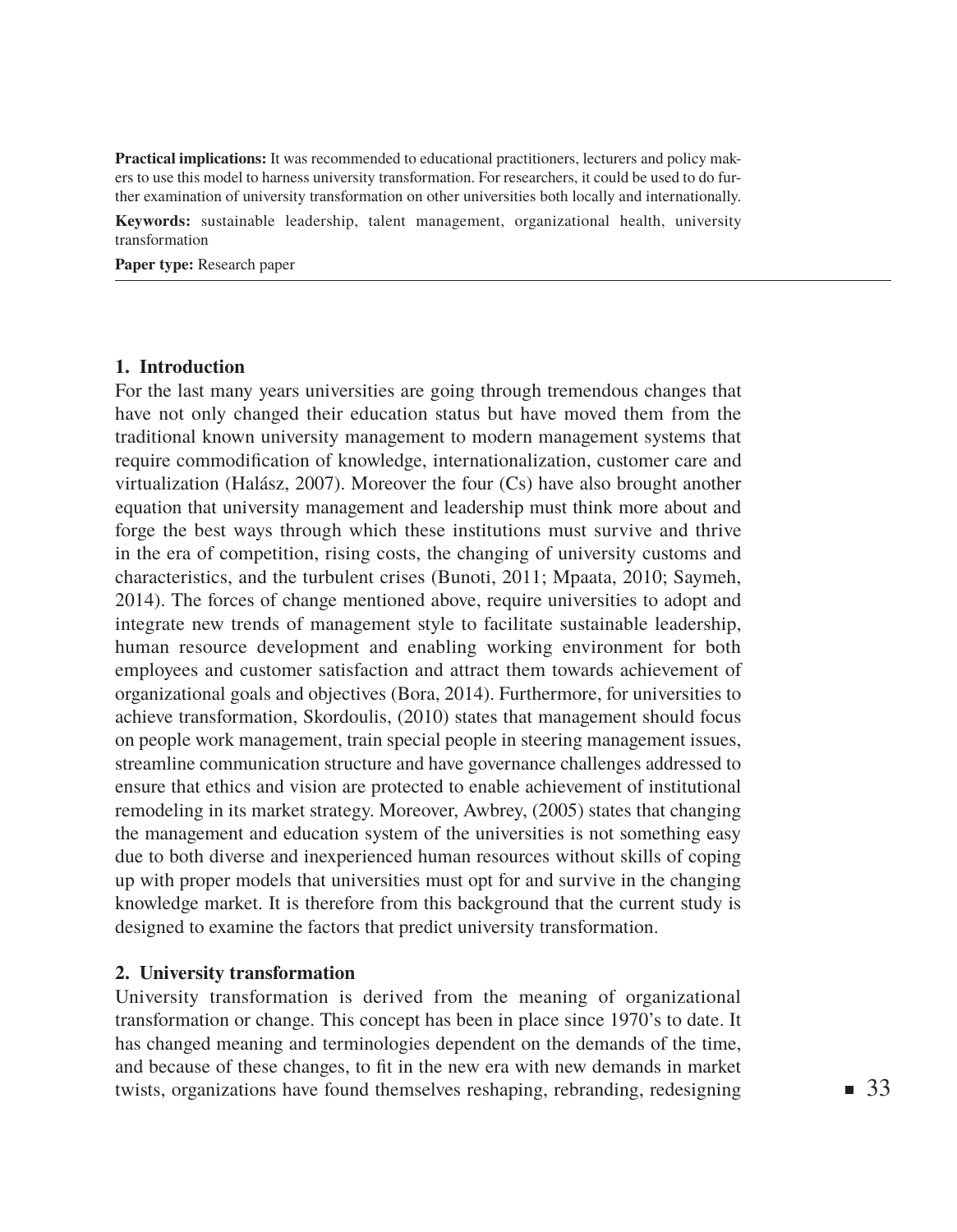Miiro Farooq Azam Othman Mohamad Sahari Nordin Mohd Burhan Ibrahim

and restructuring themselves to suit in the competitive global economy. Besides, addressing the challenges of rebranding, reshaping and restructuring a lot of meanings, theories and frameworks for the terminology have been generated to help organizations both educational and business to find means and yardsticks for guiding their style of management and administration of business. For example, due to both institutional and world agility, higher education institutions must change to fit in the technological demands to ease communication within the system itself and with the outside world. This is so since technology is the driving force of world businesses and communication strategies. Secondly due to increased quest for accessibility to education, universities must accept that reform is no longer a choice but a way to go so as to compete favorably and at the same time adopt both virtual and traditional means of knowledge deliverance and acquisition (Torraco and Hoover, 2005). Furthermore, the increased competition for ranking requires university operational systems to transform themselves from the usual ways of marketing to centers of learning that reach their customers and be able to understand the brands of output needed to compete positively with other world institutions. Lastly, accountability should be an impetus for driving all institutional affairs thus, universities must accept that there has been a lot of wastage in terms of resource management and this habit calls for reform such that staff are put to task and take responsibility for their actions and decision so as to work within the institution's framework and budgets (Sheail, 2015; Skordoulis, 2010). Through these efforts funding and all other support from the community will be accounted for in both just and reasonable business manner executed by university authorities (Chandler, 2013). Subsequently, universities are surviving in impeding avalanche that requires immediate change and find solutions for stability and sustainability. Similarly, leadership should be aware that in the course of transformation, there are also reasons that normally arise to deter transformation and change strategies for instance, the culture and the nature of department, the sense of territory, the abrasion between purposeful divisions, resource allocation, the norms and values, the nature of leadership, the communication style, the power of unions and idiosyncrasies (Chandler, 2013). To avoid being an ineffective organization on the journey of transformation, there should be an integration of approaches towards prosperity and achievement of the intended goal. For example, universities need to have effective and efficient leadership with dynamism and rigor to move the organization to a higher level. This should be done in relation to close monitoring of human resource development strategy and development of scholarship through collaboration and networking without side world (Klerk and Stander, 2014; Valencia and Cázares, 2016). Furthermore, university transformation should be based on rebranding and redesigning the structure, systems, shared values, strategy, skills and style (Hasan et al., 2016; Mohammad and Ravanfar, 2015; Moyce, 2014; Pinheiro et al., 2012). It means that leadership and its subordinates

 $34$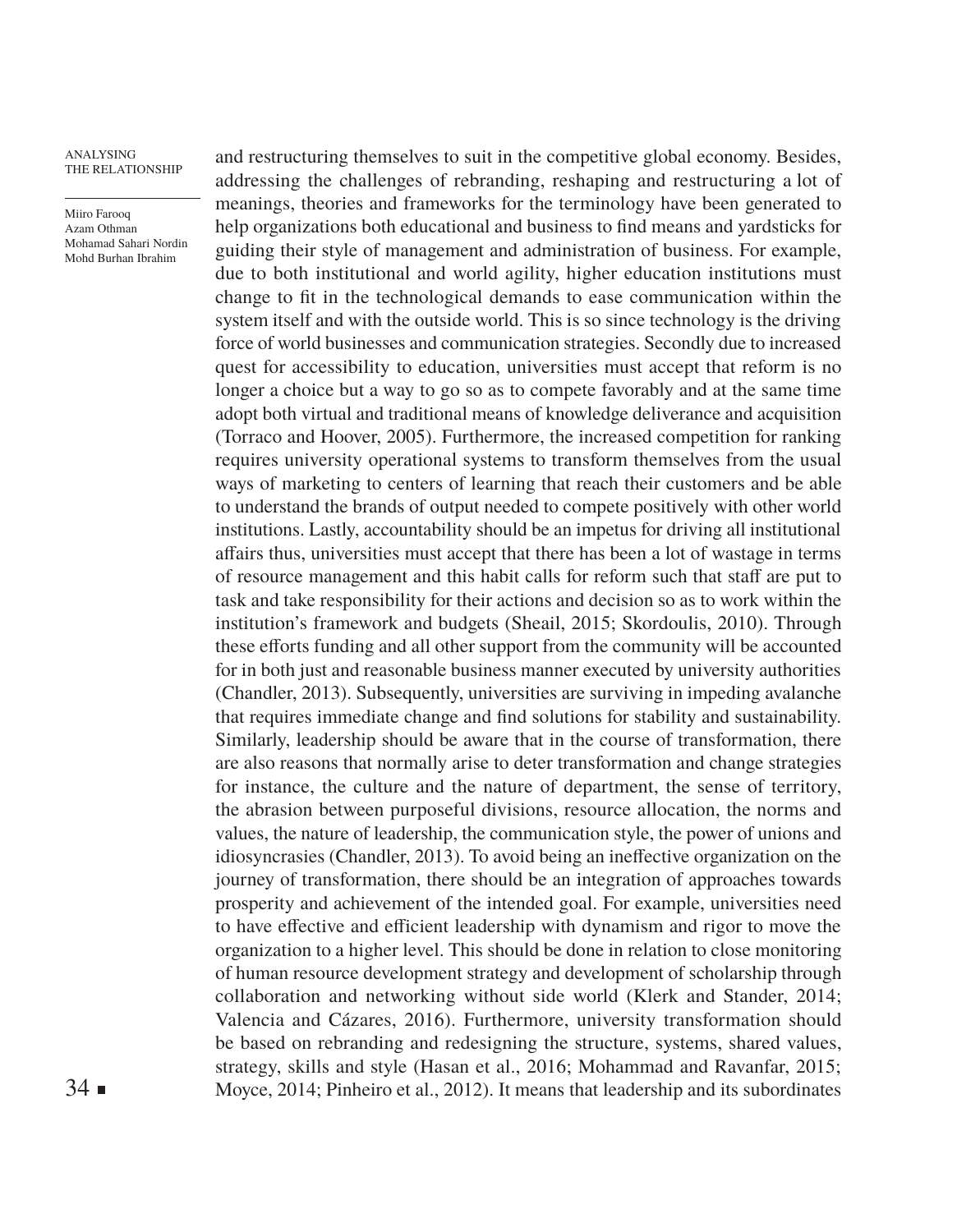plays a very important role towards institutional change and therefore, it should be sustainable in nature to ensure that the past and present achievement continue to flourish while influencing the future goals and objectives.

H1: There is a significant relationship between sustainable leadership and university transformation

# **3. Sustainable leadership**

Sustainable leadership is still a new concept that was introduced in 2003. It is the ability of organizational leadership to recognize that complex and intricate systems of an organization must intertwine with human values in order to promote sustainable development and change so as to meet the required standards of operation in the competitive global market (Grooms and Reid-Martinez, 2011). Meanwhile, leadership and their staff while working towards a strategy, should be based on values that range from justice, diversity, flexibility, openness, humility, conservation, community, love, creativity so as to win other staff's diligence and commitment towards work. Equally, leadership should endeavor to attain staff commitment and dedication to improve the teaching and learning environment such that customers appreciate the available means of providing quality services (Williams et al., 2014). Likewise leadership should care about the human resources such that employees are not treated like a waste. This should be one way to win their efforts and citizenship towards providing education that benefits all generation and this kind of approach will make higher education leadership look different from politician and leaders who destroy the natural resources and environment (Hargreaves, 2007). Nevertheless, leadership should ensure that the potential human resources trained are capable of understanding that staff capacity building, conservation of the past and present, diversity, consolidation, strategic leadership distribution are put into consideration while capitalizing on both short and long term objectives in relation to the available resources (Gerard et al., 2017). It is therefore imperative for higher education sustainable leadership practitioners to have self-motivation, coaching and mentoring to increase the number of potential leaders and talent that can help both the university and outside community to benefit from the available knowledge (Carr, 2014; Ghavifekr et al., 2013).

H2: There is a statistically significant relationship between sustainable leadership , talent management and university transformation.

# **4. Talent management**

The concept talent management refers to the process through which an organization takes decisions of identifying, developing and engagement to employ

Analysing The Relationship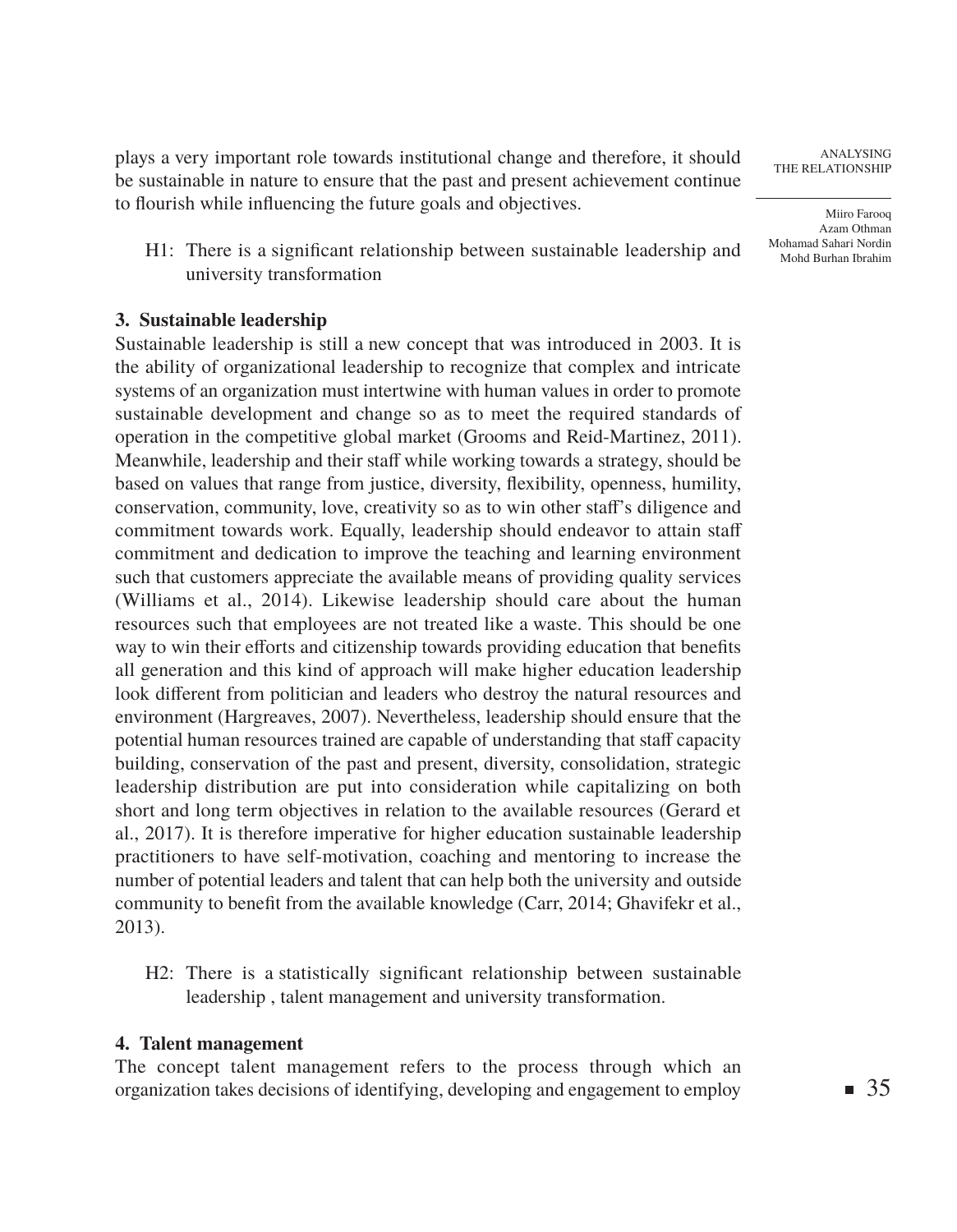Miiro Farooq Azam Othman Mohamad Sahari Nordin Mohd Burhan Ibrahim

people who can put great value to institutions quality service (Mohammed, 2016). Talent management integrates several strategies and systems particularly designed to increase quality products and services and this is normally achieved through attracting people with experience and knowledge and they are developed further to stay and help an organization attain competitive advantage on the market (Eva, 2015). In a study done by Eva, (2015) in Bangladesh on talent and aligning success to an organization, it was found that to attain reasonable results from both talented and skilled personal an organization needs proper remuneration packages coupled with good working condition, collective decision making systems, streamlined and well stated strategy. Yet, to avoid proving mismatches in products towards the market, talent staff should be used to strive towards understanding the market requirements and work towards making their organization a successful one and sustain its existence (Isa and Ibrahim, 2014). Moreover, Mikdashi, Bazeih, (2016) found that Lebanon was transforming itself by shifting from the traditional human resource management style to talent management skills or identification, recruitment, development and retention, and to achieve this objective, an integration of several management style was implemented to give promise and conducive environment to workers towards quality service delivery. It therefore implies that for organizations like universities to sustain their talent development and management, need to provide quality working conditions.

H3: There is a statistically significant relationship between sustainable leadership, talent management and organizational health towards university transformation

## **5. Organizational health**

Organizational health is termed as an organizations capability and capacity to utilize the available resource and provide a conducive working environment for the employees (Xenidis and Theocharous, 2014). The essence of having efficient and effective systems is to ensure that all institutional processes coordinate towards achieving the desirable goal. This is because when these systems are not integrated normally there will be stale of work and frustration towards employee's efforts. Since universities are working towards transformation strategies, they should try their best to win their employees' commitment and ensure that they serve diligently and at the same time sustain the achieved goals so as to predict a better future (Yüceler et al., 2013). Meanwhile, to cope with the changing environmental situation, institutions should endure and ensure that there is cooperation, collaboration and networking between the workers and this should be coupled with clear job description such that all staff are aware of who is supposed to do what and at what time. When this aspect is put into consideration smooth running of the university business and activities will be eased among units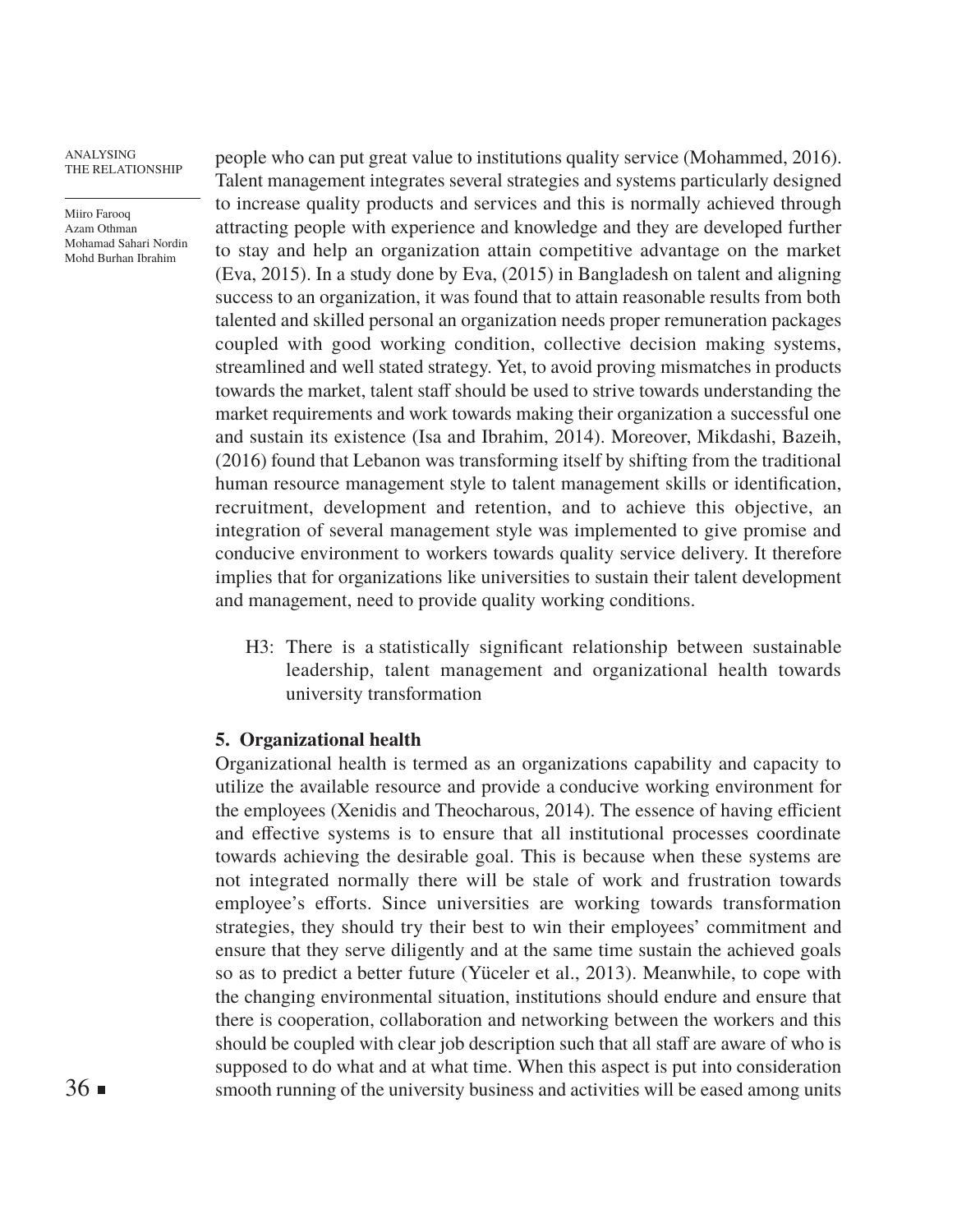and blame games among the staff will be avoided (Yüceler et al., 2013). Since universities are made of diverse population that survives through teaching and learning, university authorities should endeavor to boost morale among the staff such that stressing factors at work are tackled early enough to avoid psychological problems among staff and students (Guidetti et al., 2015; Yüceler et al., 2013). Besides, Schneider, Ehrhart, Macey, (2013) states that organizational leadership should put in place enabling culture and climate environment that enables workers to think and carry out research that can help and organization to innovate and solve challenges at hand. Equally Osibanjo and Adeniji, (2013) states that organizations should always ensure that their norms, beliefs and values are well stated to help the employees understand the environment under which they operate other than pinning them every now and then of which at the end can impinge on their efforts and frustrate their momentum of work. They should therefore have positive responses towards employee challenges and attain their willing hearts to serve diligently.

## **6. Statement of the problem**

Ugandan universities have not been doing well on the world global ranking. This kind of situation is attributed to the unfavorable and broken systems, structures and some of the unqualified staff that occupy university positions (Asiimwe and Steyn, 2013; Bunoti, 2011; Juárez-Nàjera, 2010; Kabeba, 2010; Kasozi, 2014; Kasule, 2015; Muriisa, 2014; Nabayego and Itaaga, 2014; NCHE, 2010; Ssempebwa and Nakaiza, 2013; Tibarimbasa, 2010; Zeelen, 2012). These challenges have not only slowed down quality services but also led to disagreements among staff, political interference and strikes from both staff and students. Since the many studies done have not examined the practices but rather dwelt much on challenges, the current study sought to examine the relationship between sustainable leadership, talent management and organizational health practices towards university transformation. This was done to fill the gap in the literature since there was no study done using SEM technique of data analysis to examine these practices at the university level in Uganda. Thus this study focused on sustainable leadership, talent management and organizational health to predict university transformation.

## **7. Research questions**

The major research question was, does sustainable leadership, talent management and organization health predict university transformation? Specifically the following research questions guided the study:

- 1) Are sustainable leadership, talent management and organisational health constructs reliable and valid measurements of university transformation?
- 2) What is the relationship between sustainable leadership, talent management, and organisational health towards university transformation?

Analysing The Relationship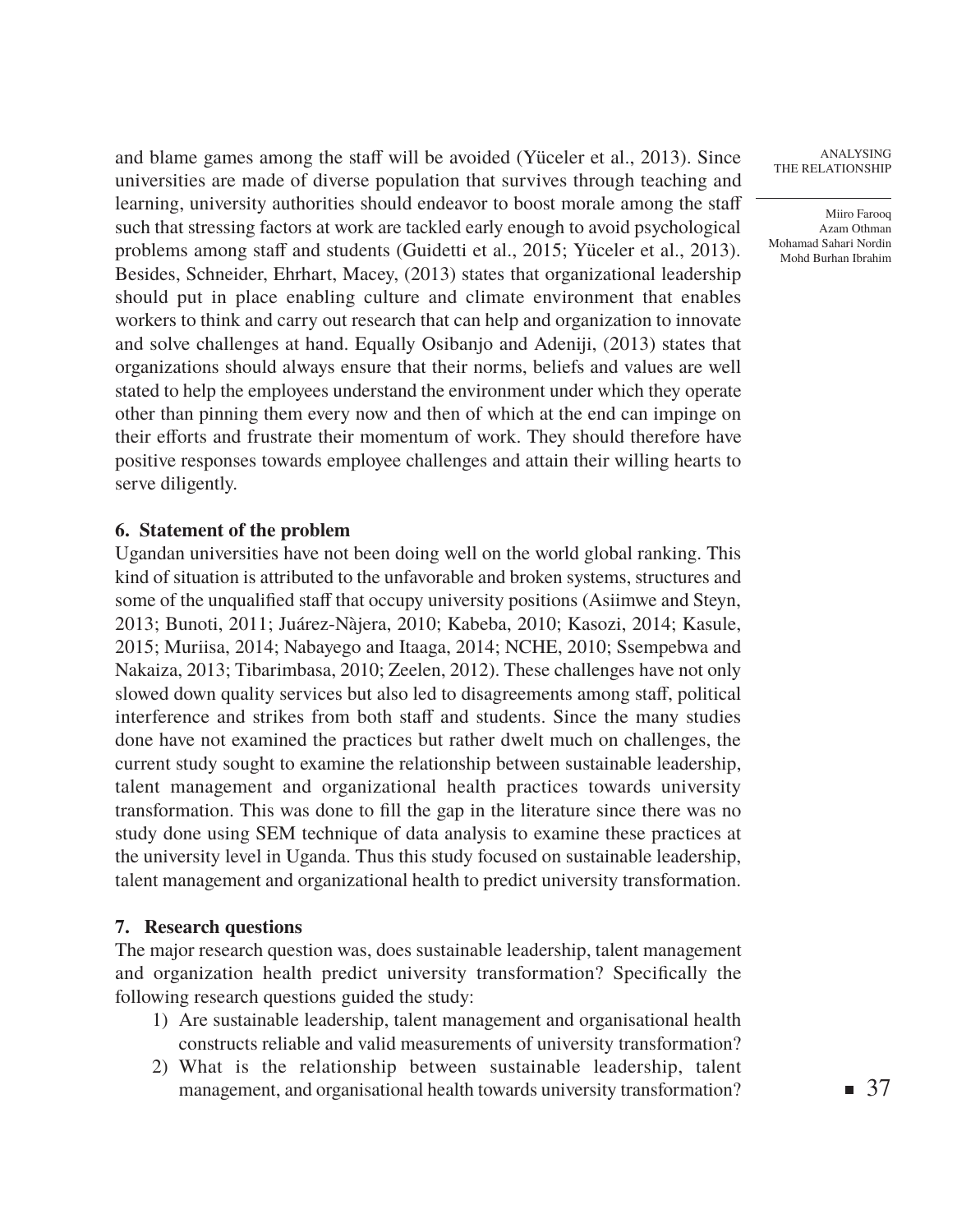Miiro Farooq Azam Othman Mohamad Sahari Nordin Mohd Burhan Ibrahim

3) Do the current levels of practice of sustainable leadership and talent management influence university transformation mediated by organisational health in Ugandan universities?

4) Does the hypothesized model of the study fit the data?

Basing on the past studies reviewed, the hypothesized model of the current study was developed in Figure 1.



# **Figure 1.**

Theoretically hypothesized model for predictors of university transformation

Source: owned by the study.

> *N:B* sustainable leadership (sustain lead), Organisational health (Organ health), Talent management (Talent magt), University transformation (Unive transform).

#### **8. Method**

During the research a cross-sectional method was employed to achieve the objective of the study. Data was gathered from a randomly selected group of volunteers with an aim of addressing the objective of the study in the stipulated time frame.

# *8.1. Sampling technique*

After using simple random sampling from SPSS version 22, to arrive at a sample from six universities out the twenty nine (29) in Central Uganda, an informed consent and permission was sought from the government authority and individual universities. The randomly chosen respondents participated in the study and their confidentiality was respected. The researcher and research assistants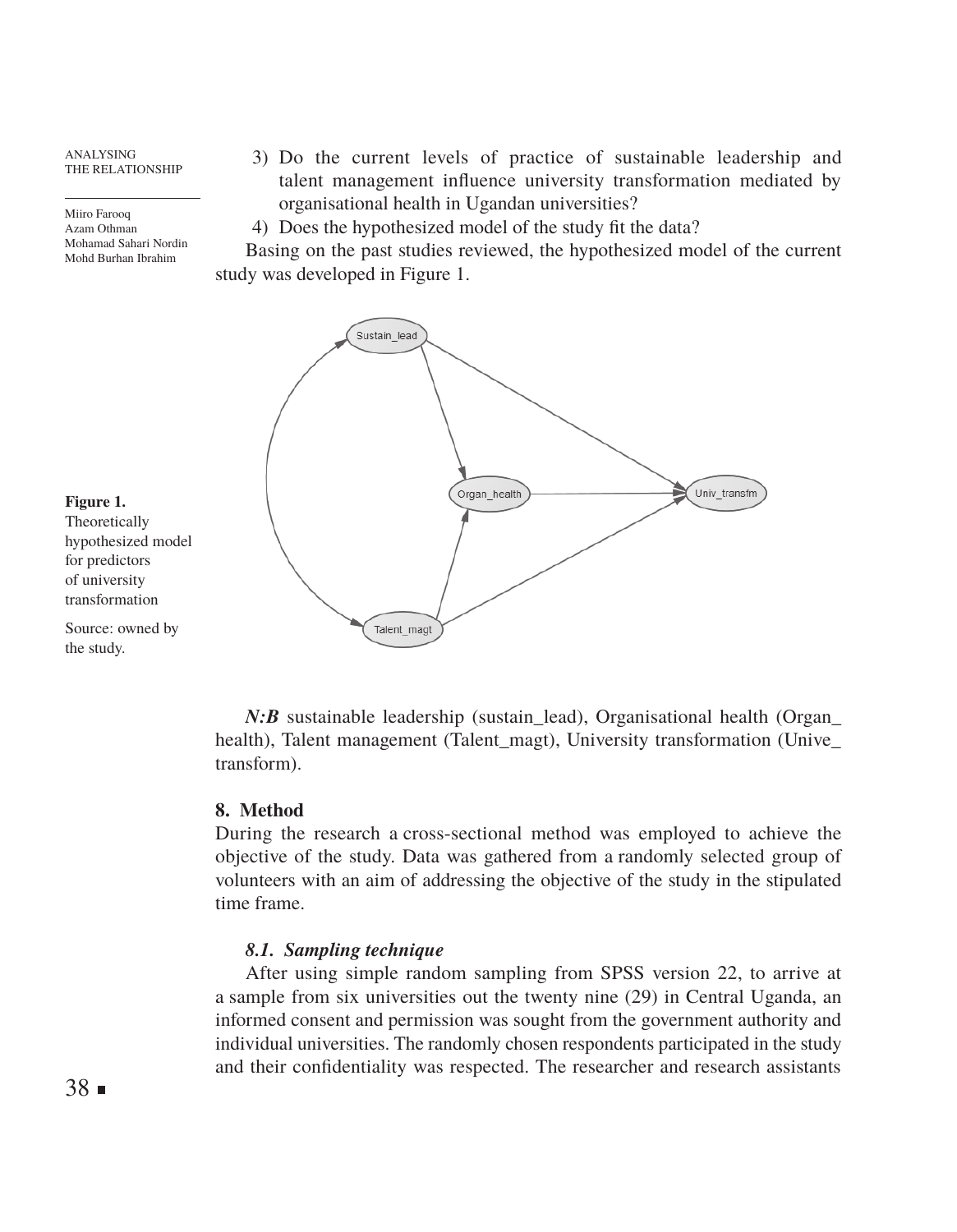gathered data from six universities using 2000 questionnaires. However, out of the 2000 that were distributed only 847 were returned of which only eight hundred twenty (N=820) emerged reasonable for further analysis of the study after data scrutiny and cleaning.

The characteristics of the sample acquired from the six universities both public and private in the central region of Uganda were gender 58% males and 42.3% females, lecturers 52%whereas administrators were 32.4% and in both positions were 16%, the education levels ranged from degree with 25%, Masters 60% and PhD 16%, the fulltime staff were 75% and part time 24%, 58.6% of volunteers were from public university where 41.1% were from privately owned institutions. From the demographic characteristics, it can be concluded that the sample deemed adequate enough and the population was well represented in the study since lecturers who are the core staff in university business were 51.6% whereas administrators were 32.4% and some shared both positions of lecturer and administrator were 16%. Further still most of the lecturers were fulltime with 75.4% and part time only covered 25%.

#### *8.2. Measuring instruments*

University transformation questionnaire and its subdimensions were derived from Mohammad and Ravanfar, (2015), Singh and Jain, (2013). The four sub constructs coined from the above studies included, structure, strategy, shared values and systems. The survey tool had 28 items using a Likert scale with a range of 1-5 indicating strongly disagree to strongly agree. The reliability for each of the four subconstructs of the study ranged between 0.82, 0.88, 0.84, except one which was near the margin of the measurement threshold required 0.71

The tool for sustainable leadership had four sub factors that include, staff capacity building, diversity, conservation and strategic leadership distribution. The items that measure the four subdimension factor were twenty-five (25). Besides that, Likert scale used ranged from strongly disagree to strongly agree (1-5), the survey items were (Hardie, 2012). The measurement of liability scores among the subdimension ranged between 0.83, 0.71, and 0.75.

Talent management was measured with four subconstructs that include identification, development, culture, and retention. The items of the survey tool were from the literature studies carried out by (Annakis et al., 2014; Oehley, 2013). The reliability of the instruments subconstructs for the talent management construct ranged between 0.83,0.79,0.78 and its only one that appeared to be on the margin with 0.71.

The Likert scale for measuring the 25 items ranged from strongly disagree to strongly agree (1-5). The survey tool reliability scored values that ranged between .075, 0.72, and .071.

Analysing The Relationship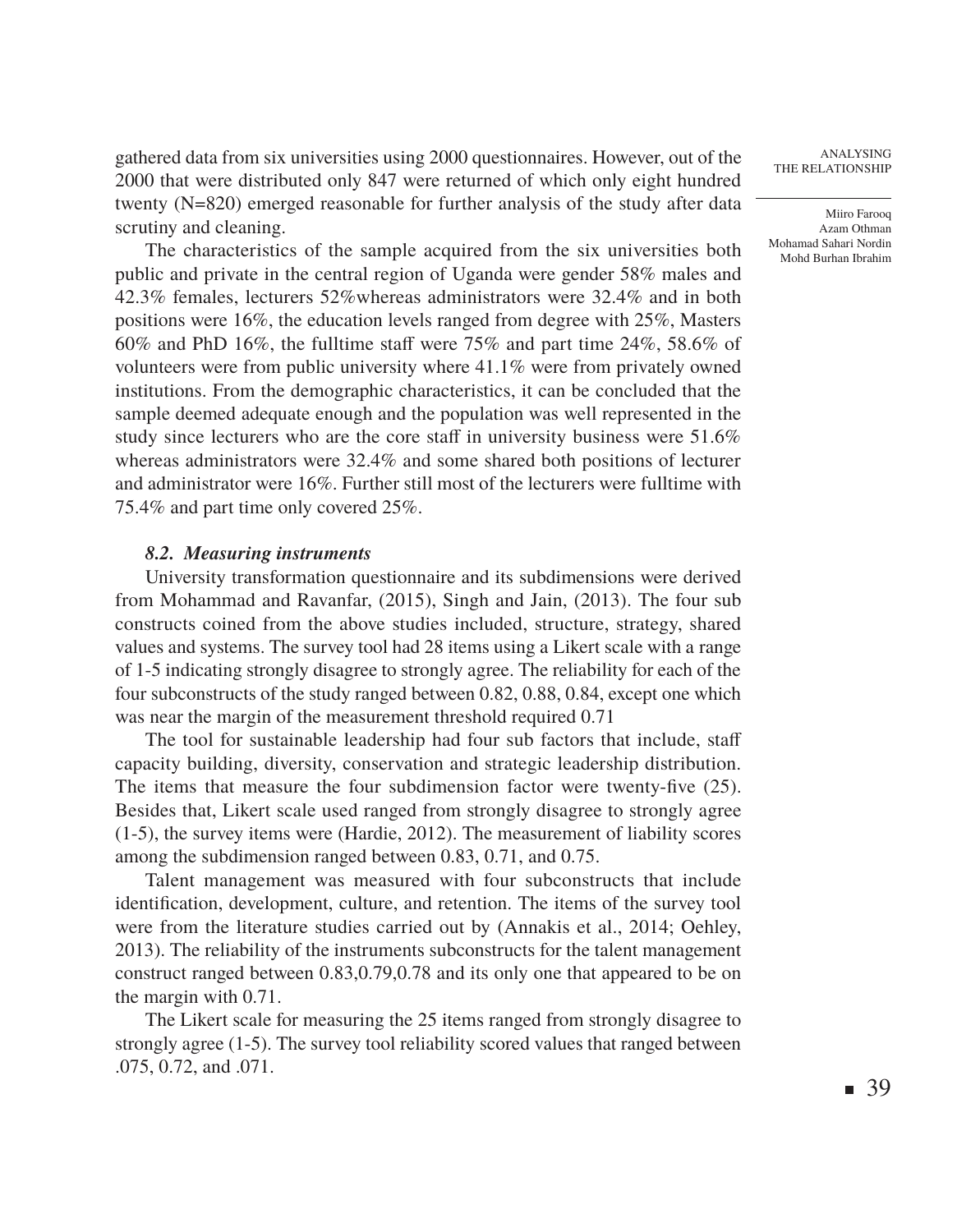Miiro Farooq Azam Othman Mohamad Sahari Nordin Mohd Burhan Ibrahim

### *8.3. Data analysis*

The data analysis for the study was examined using SPSS version 22. And Amos version 22. Since the two support one another in the data analysis process, were used to attain the objective of the study as recommended by ( Khine, 2013; Kline, 2011).

# *8.4. Findings of the study*

To arrive at the objective of this study, a confirmatory factor analysis (CFA) technique was used first to test the hypothesized conceptual models for each individual variable. This was done to ascertain whether the subdimensions for each of the factors used to predict university transformation were both reliable and valid in terms of convergent and validity as recommended by (Lam and Maguire, 2012). The data used to analyze the relationship of both the observed and un observed variables deemed appropriate and gave out good results as per the research question number one. Four models were tested and each of them contained four subdimensions as showed before, and after the analysis of the individual constructs, further analyses were based on these finding from the measurement models hence, carrying fully fledged structural equation modelling. The Table1 indicates the fit goodness of the statistically tested measurement models.

| <b>Model</b>                    | <b>RMSEA</b> | <b>CFI</b> | Df  |       |         | <b>CMIN P-value</b> |
|---------------------------------|--------------|------------|-----|-------|---------|---------------------|
| University transformation model | .62          | .930       | 113 | 4.126 | 466.279 | .000                |
| Sustainable leadership          | .066         | .926       | 62  | 4.551 | 282.137 | .000                |
| Talent management               | .060         | .911       | 183 | 3.975 | 727.483 | .000                |
| Organizational health           | .044         | .974       | 32  | 2.597 | 83.119  | .000                |

*RMSEA = Root Mean Square Error of Approximation, CFI= comparative Fit Index, df = degrees of freedom.*

The chi-square for the four models was between  $2.597 - 4.551$  hence, fulfilling the requirement. The RMSEA was between the required estimates and the CFI. It therefore means that the findings of the models from data of the study were reliable and valid to be analyzed further. The standard factor loadings were between 0.05 to 0.79 and the correlation among the latent variable range between 0.02 – 099. It can further be concluded that the subdimensions of each of the factors used to predict university transformation were related to one another at individual construct though each of them had distinct items of measurement.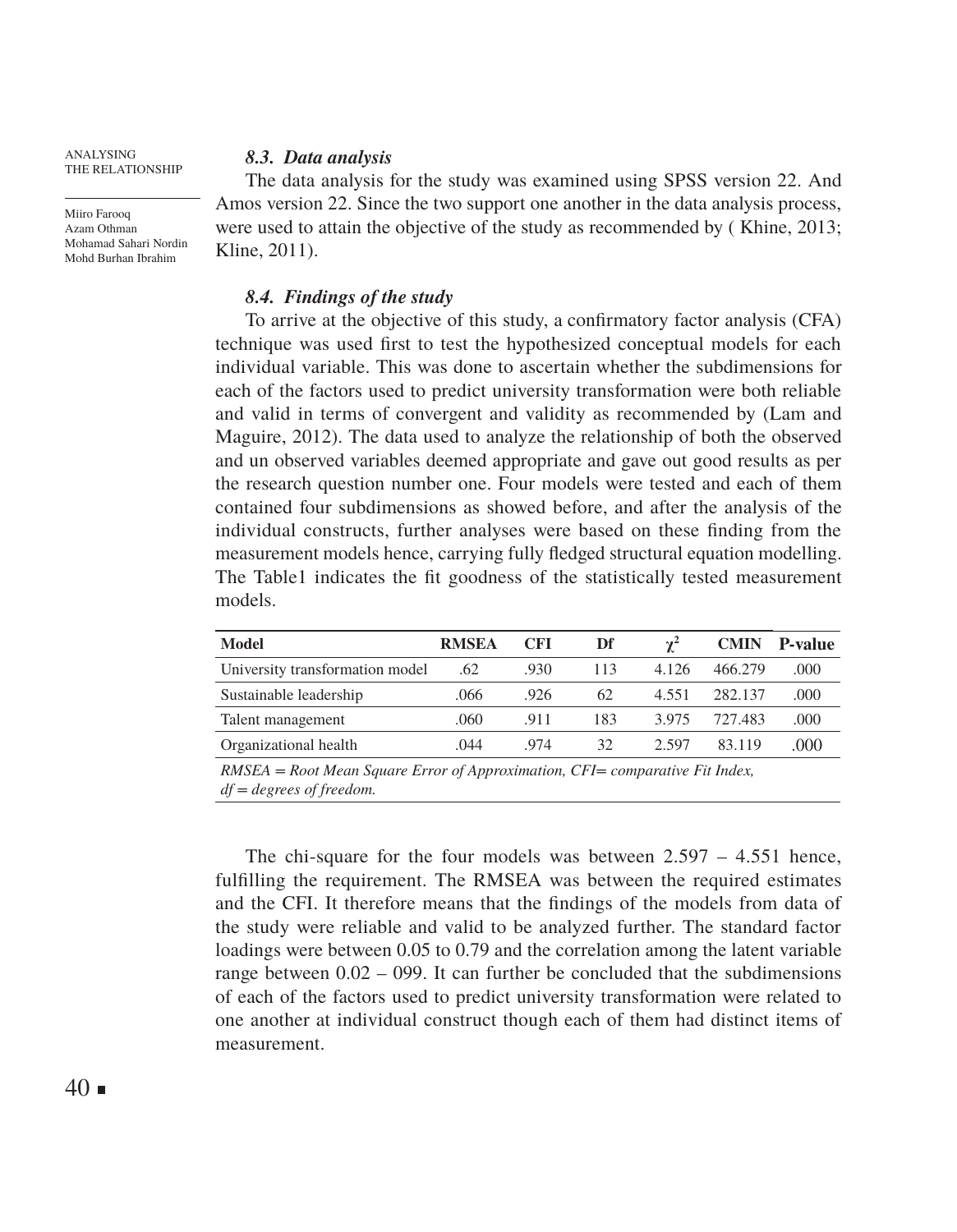#### **9. Analysis for the structural model**

The hypothesized structural model of this study was analyzed using the results generated from the measurement model. This model used constructs namely sustainable leadership and talent management as exogenous variables, organizational health as mediator among the variables and university transformation as endogenous variable. The results from the first model as shown in the figure below were not fitting the required parameters;  $\chi^2$ /Df = 2.423 CFI= .878, RMSEA = .042, CMIN = 3681.171, DF= 1519, P= .000.

Since the results from figure 2 generated from the data were not meeting the objectives of the study, a re-specification was done on the model and some items were eliminated to ensure that the model fits the data as expected and from further analysis, the findings reflected in the figure below indicated -that CMIN  $= 2844.980$ , CMIN/DF= 2.271, DF = 1253, P-value= .000, RMSEA = .039,  $CFI = .900.$ 

From the results of the study, it can be observed that OHEALTH àSLEAD (.597 with a P-values of .021) was statistically significant and supported by the data, OHEALTH à TMAN(.393 with a P-value .625) was not supported and statistically not significant UTRANSFOR à SLEAD (-.208 with a P-value .505) the relationship is negative and statistically not significant hence not being supported by the data. UTRANSFORà OHEALTH (1.882 with a P-value of .003) was statistically significant and supported by the data. UTRANSFORMà TMAN (-.771-.116) was statistically not significant and not supported by the data. SLEADßàTMAN (.955 with Pvalue .000) meant that the correlation between the two-exogenous variable is statistically significant and supported by the data.

| <b>Construct</b> |                   | Path Construct | <b>Estimate</b> | S.E.  | C.R.     | P    | <b>Result</b>        | <b>Status</b> |
|------------------|-------------------|----------------|-----------------|-------|----------|------|----------------------|---------------|
| <b>OHEALTH</b>   |                   | <b>SLEAD</b>   | .597            | 1.035 | 1.429    | .021 | significant          | supported     |
| <b>OHEALTH</b>   |                   | TMAN           | .393            | .373  | 985      | .625 | Not Significant      | Not supported |
| <b>UTRANSFOR</b> |                   | <b>SLEAD</b>   | $-.208$         | 2.553 | $-.173$  | .505 | Not significant      | Not supported |
| <b>UTRANSFOR</b> |                   | <b>OHEALTH</b> | .882            | 1.349 | 1.198    | .003 | Significant          | supported     |
| <b>UTRANSFOR</b> |                   | TMAN           | $-.771$         | .584  | $-1.060$ |      | .116 Not significant | Not supported |
| <b>SLEAD</b>     | $\leftrightarrow$ | <b>TMAN</b>    | .955            | .025  | 6.623    | ***  | Significant          | supported     |

Analysing The Relationship

Miiro Farooq Azam Othman Mohamad Sahari Nordin Mohd Burhan Ibrahim

**Table 1.**

Results of the hypothesized relationship among the constructs of the study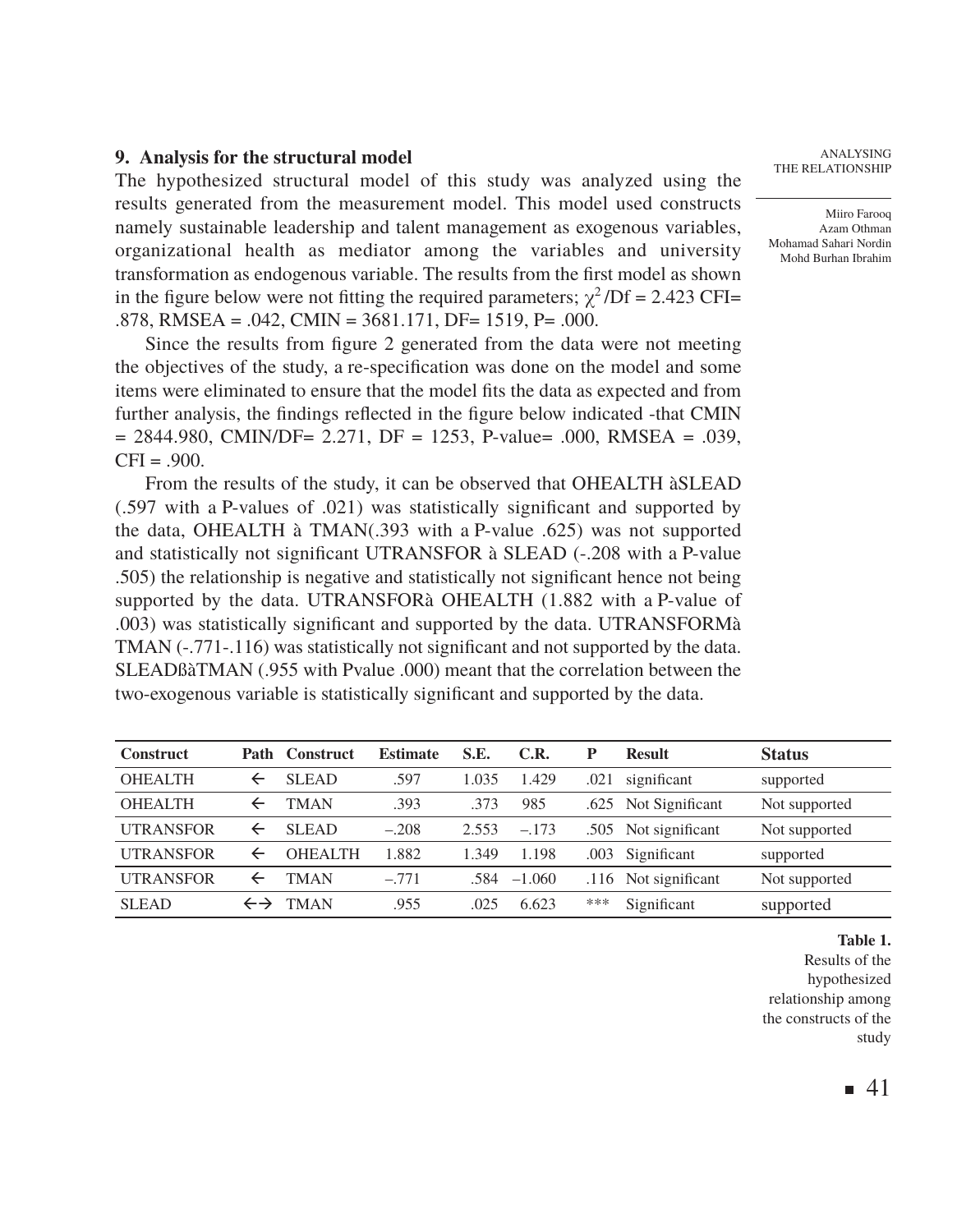

structural model with structural model with *leadership (SLEAD), health (OHEALTH),*  leadership (SLEAD), unfitting parameters health (OHEALTH), unfitting parameters *talent management*  talent management UTRANSFORM). *(UTRANSFORM).*N:B sustainable *N:B sustainable*  ransformation *transformation*  organizational *organizational university (TMAN),* 

**Figure 2.** The hypothesized

The hypothesized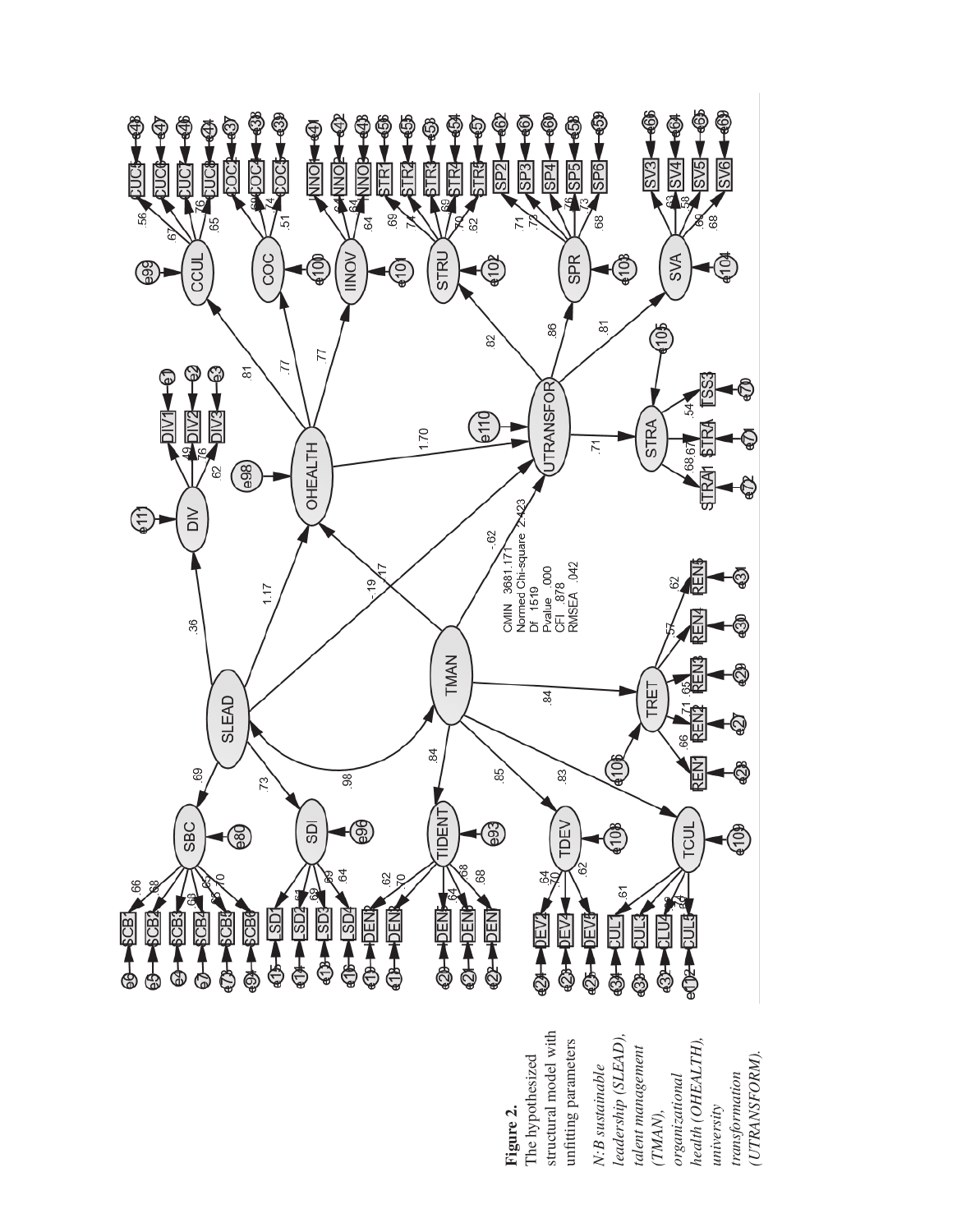

N:B sustainable *N:B sustainable leadership (SLEAD),*  talent management *talent management organizational health (OHEALTH), university transformation*  fit indexes leadership (SLEAD), *(TMAN),*  organizational health (OHEALTH), transformation (UTRANSFORM). fit indexes *(UTRANSFORM).*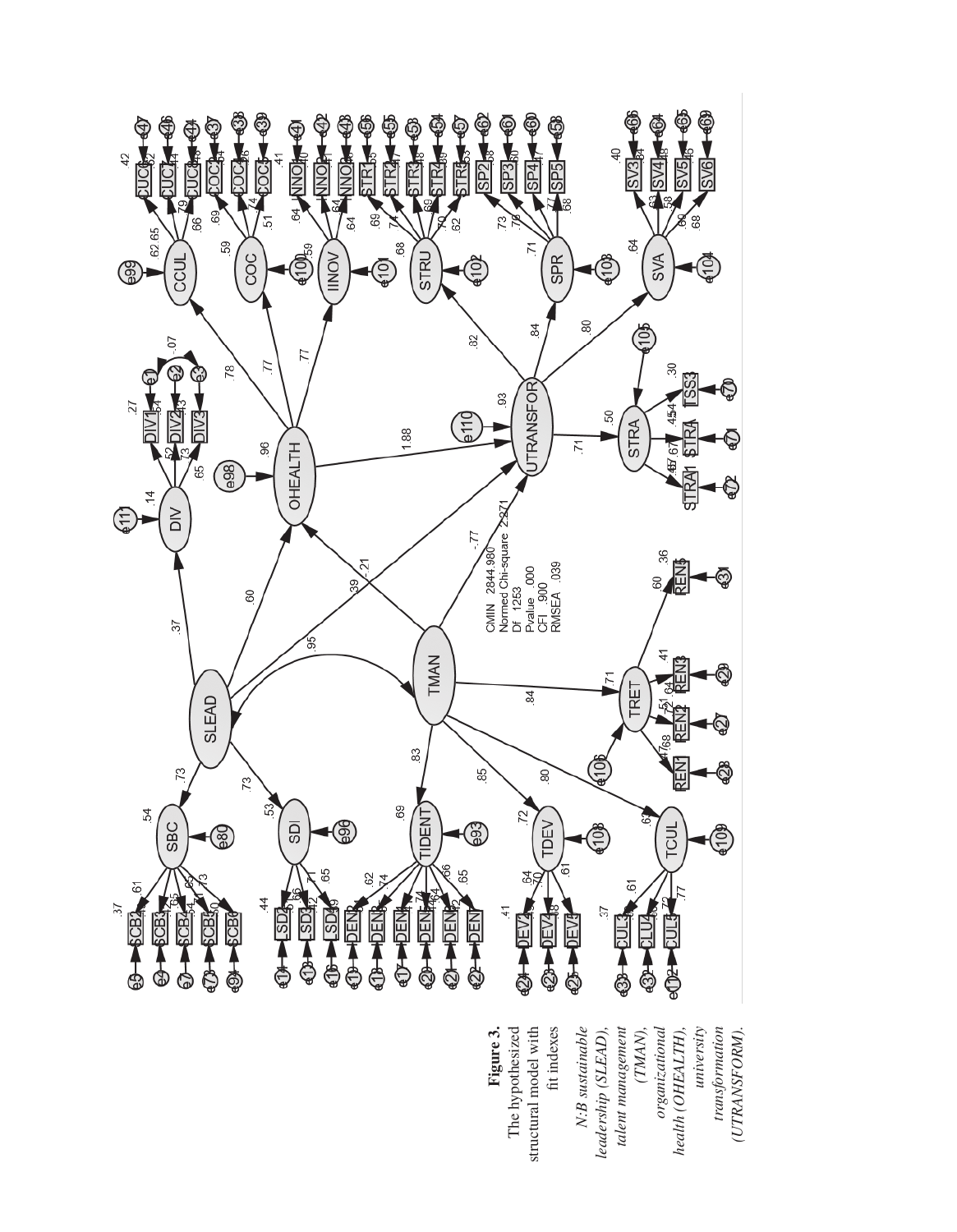#### *9.1. Mediation effect*

The causal indirect relationship between Sustainable leadership, talent management, organizational health, university transformation within the Ugandan universities

**Table 2***.*

| <b>Hypothesis</b>                                                                       | Direct effect | <b>Indirect effect</b> | <b>P</b> -value | <b>Results</b>       |  |  |
|-----------------------------------------------------------------------------------------|---------------|------------------------|-----------------|----------------------|--|--|
| $TM \rightarrow OH \rightarrow UT$                                                      | $-77$         | $-0.39$                | .212            | No mediation         |  |  |
| $SI \rightarrow OH \rightarrow UT$                                                      | -39           | 1.128                  | .013            | Partial<br>mediation |  |  |
| N:B Talent management (TM), organizational health (OH), university transformation (UT), |               |                        |                 |                      |  |  |

sustainable leadership (SL).

The results of the study further reflected that there is no indirect mediation relationship played by organizational health among the constructs between talent management, and university transformation. However, there is partial mediation effect influenced by organizational health among sustainable leadership and university transformation since the mediation effect is statistically significant (Awang, 2015; Ishiyaku et al., 2016).

#### *9.2. Discussion*

First of all the findings of the study reflected that sustainable leadership, talent management and organizational health are true valid and reliable measurement of university transformation. This is based on the earlier findings that state that when the parameter estimates of the structural model are good fitness, it means the data has fulfilled the requirements of using structural equation modelling technique for data analysis (Awang, 2015; Frazier et al., 2014; Hamid et al., 2011; Ishiyaku et al., 2016). Secondly, the findings reflected that the universities that have been in place for the last fifteen years are practicing strategies for transforming themselves towards wining the globalized market positions. Furthermore, the findings of the study showed that sustainable leadership and talent management are statistically and significantly correlated with one another towards university transformation. It means the two concepts strengthen one another towards achievement of organization improved both efficient and effective performance. It further implied that sustainable leaderships play a greater influence towards identification, retention, and development of skilled human resource. This is support of the earlier findings whereby some studies Cook, (2014) who emphasize that for an organization to compete favorably on the international market, there should be an alignment between the objectives and the strategy so as to achieve organizational goals. Furthermore, the same studies emphasize that leadership normally plays an influential role towards attainment of key staff in influential positions while targeting the achievement of organizational strategy. Meanwhile it can be observed that having talented staff can lead to innovation and invention, conducive working environment and this can be achieved through collaboration and networking since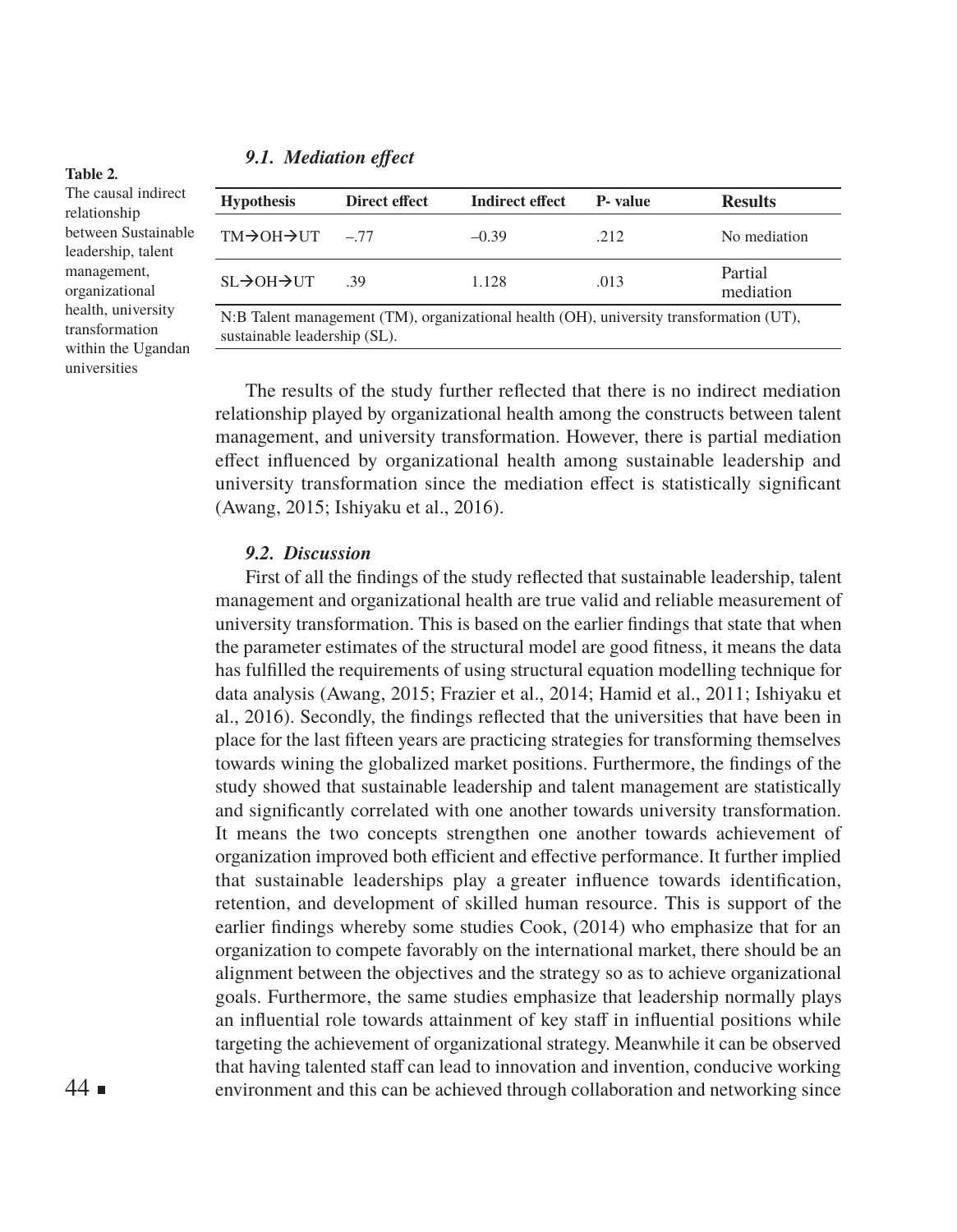most of the staff are aware of what is their dockets and can able to translate and guide one another hence failing the crippling and stalling working without its completion (Oehley, 2013; Šimanskienė and Župerkienė, 2014).

From the discussion above it is important to conclude that sustainable leadership when linked with talented staff under good working condition, an institution would be able to compete favorable and also have quality services achieved and customer satisfaction be gained.

Furthermore, the findings of the study support the findings of the previous study while exhibiting that the role of sustainable leadership when linked with skilled worker under favorable working condition can yield good results towards efficiency and effective performance. However, it is not a guarantee that when sustainable leaderships and talents are available the institution will achieve its best result. There must be good working condition with well streamed systems and structured channels for rule of command and movement towards the achievement of the desired goals and objectives. Equally those organizations that have attained greater transformation levels have had positive interrelationship among staff, conducive and positive environment, well streamline channels of communication. Likewise these institutions that are growing should cope up by ensuring that leadership is developed with required skills be able to delegate responsibility and make employees accountable for their decisions and results of their actions (Aragón and Garcia, 2015; Harshita Shrimali, 2012; Lucas and Goodman, 2015; Williams et al., 2016).

# **10. Recommendations and conclusions**

The study was not longitudinal in nature due to some constraints that ranged from time and finances. Therefore, future studies can consider doing the same study in a longitudinal manner and cover more universities in the same country and other parts of East Africa. Furthermore, the study findings cannot be generalized due to the fact that out of 29 universities its only six (6) that the current study targeted due to lack of funds, and strikes of both students and lecturers that engulfed some of the universities. The greatest contribution of this study to educationists and researchers is the usefulness of this detailed model. The model is sound and appropriate enough to be used in analyzing the operational management levels especially in higher education intuitions in the generation of change and transformation where turbulences are the order of the day. Policy makers and educational managers and leaders can employ the results generated by this study to examine and diagnose their levels of practices and strategy implementation while enhancing change and transformation in their educational organizations. In specific terms researchers can employ this model and its survey to examine efficiency and effectiveness of organizational performance coupled with transformational indicators especially at higher education levels. Furthermore,

Analysing The Relationship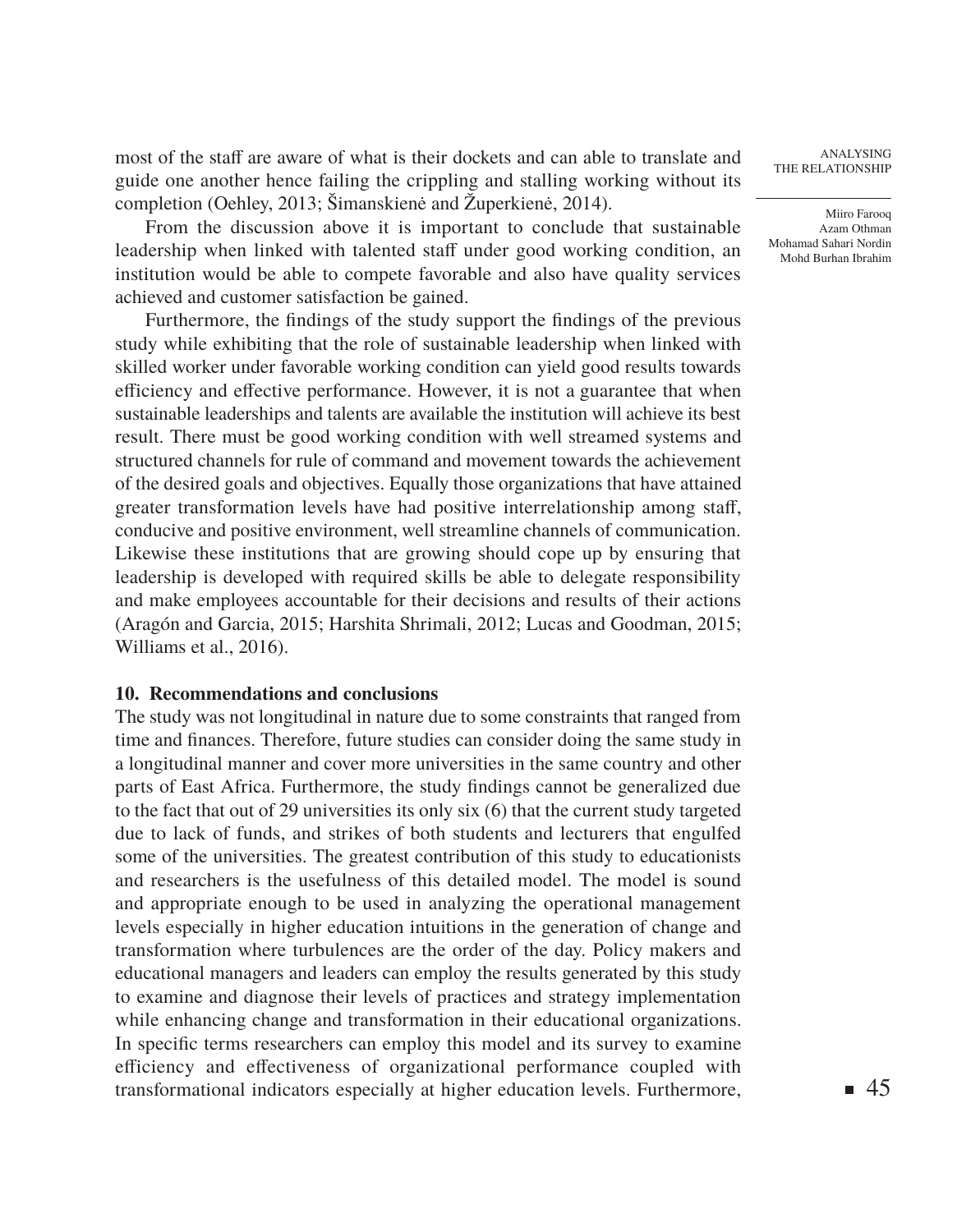Miiro Farooq Azam Othman Mohamad Sahari Nordin Mohd Burhan Ibrahim

the study brought together different frameworks and theories to establish their contribution towards transformation when integrated with one another however it did not utilize all the sub dimensions of each construct. Therefore, future studies can employ other subdimensions of each of the subconstructs not used in this study to examine the level of practice in universities in other areas of the world.

#### **References**

- Aiken, C., Galper, D., Keller, S. (2011), "Winning hearts and minds: The secrets of sustaining change", available at: http://www.ru.is/media/opni/frettir/Winning-heartsand-minds-McKinsey.pdf (accessed 4 August 2017).
- Akpan, E. I. (2011), "Effective Safety and Health Management Policy for Improved Performance of Organizations in Africa", *Management*, Vol. 6 No. 3, pp. 159–165.
- Annakis, D., Dass, M., Isa, A. (2014), "Exploring Factors that Influence Talent Management Competency of Academics in Malaysian GLC's and Non-Government Universities", *Journal of International Business and Economics*, Vol. 2 No. 24, pp. 163–185. DOI: 10.15640/jibe.v2n4a9
- Aragón, T. J., Garcia, B. A. (2015), "Designing a Learning Health Organization for Collective Impact", *Journal of Public Health Management and Practice*, Vol. 21, pp. 24–33. DOI: 10.1097/PHH.0000000000000154
- Asiimwe, S., Steyn, G. (2013), "Obstacles Hindering the Effective Governance of Universities in Uganda", *Journal of Social Sciences*, Vol. 34 No. 1, pp. 17–27.
- Awang, Z. (2015), *SEM Made Simple: A Gentle Approach to Learning Structural Equation Modelling*, Bandar Baru Bangi: MPWS Rich Publication.
- Awbrey, S. M. (2005), "General Education Reform as Organizational Change: Integrating cultural and structural change", *The Journal of General Education*, Vol. 54 No. 1, pp. 1–21. DOI: 10.1353/jge.2005.0012
- Bora, A. (2014), "Forecasting RTU Enrollees Through Time Series Spproach", *Journal of International Academic Research for Multidisciplinary*, Vol. 2 No. 4, pp. 234–240.
- Bunoti, S. (2011), "The Quality of Higher Education in Developing Countries Needs Professional Support", paper presented at the 22ne International Conference on Higher Education*,* available at: http://www.intconfhighered.org/FINAL Sarah Bunoti. pdf (accessed 3 August 2017).
- Carr, M. L. (2014), "Developing Leaders in Higher Education: University Faculty Explore Self-Mentoring TM, *European Scientific Journal*, Vol. 1, pp. 214–223.
- Chandler, N. (2013), "Braced for Turbulence: Understanding and Managing Resistance to Change in the Higher Education Sector", *Management*, Vol. 3 No. 5, pp. 243–251. DOI: 10.5923/j.mm.20130305.01
- Cook, J. W. (2014), "Sustainable School Leadership: The Teachers' Perspective", *NCPEA International Journal of Educational Leadership Preparation*, Vol. 9 No. 1, pp. 1–17.
- Eva, T. P. (2015), "Talent Management: A Key to Success in Any Organization Perspective from Bangladesh", *The International Journal of Bussiness and Management,*  Vol. 3 No. 12, pp. 331–336.
- Faust, V., Christens, B. D., Sparks, S. M. A., Hilgendorf, A. E. (2015), "Exploring relationships among organizational capacity, collaboration, and network

 $46 \blacksquare$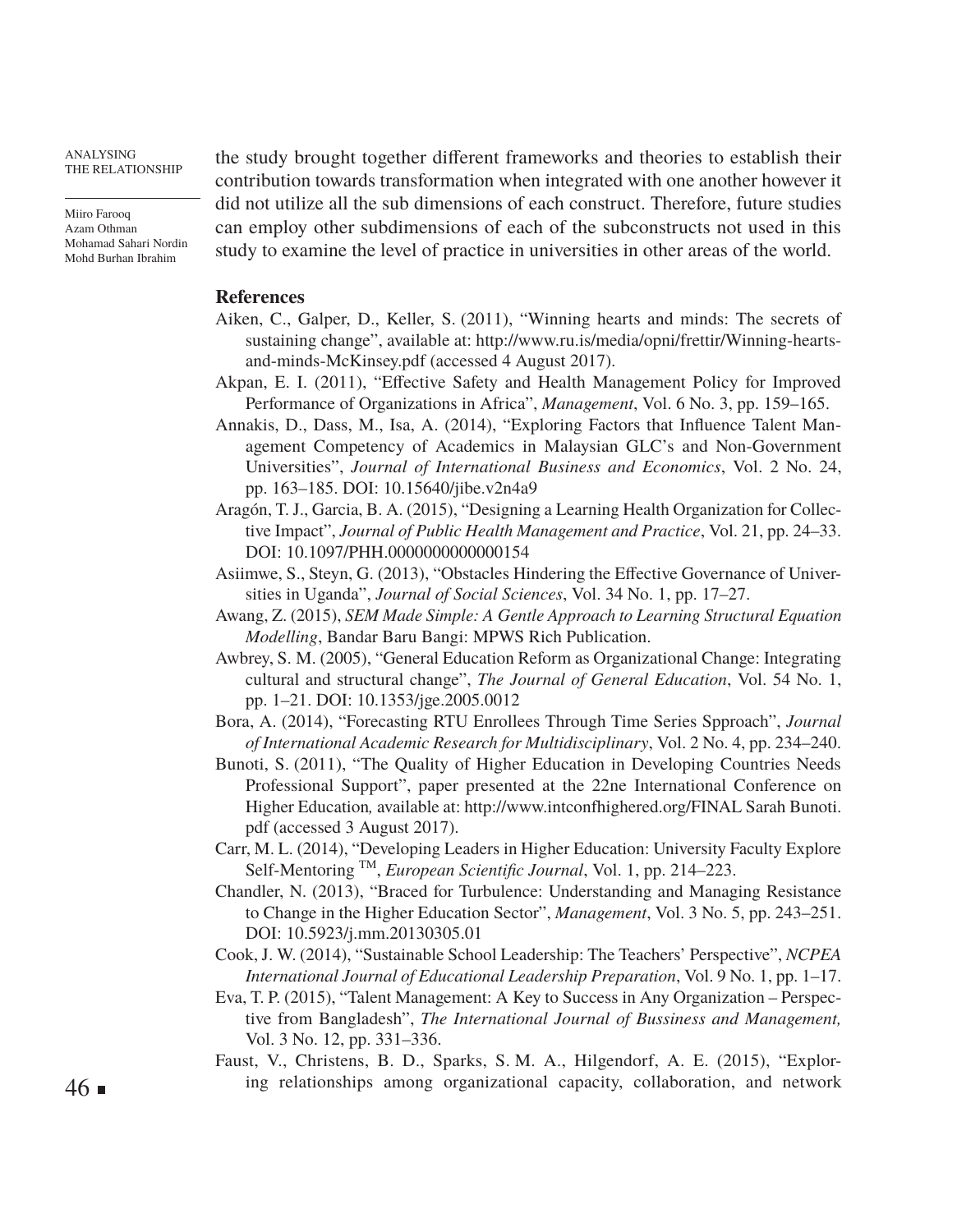change", *Psychosocial Intervention*, Vol. 24 No. 3, pp. 125–131. DOI: 10.1016/j. psi.2015.09.002

- Frazier, T. W., Ratliff, K. R., Gruber, C., Zhang, Y., Law, P. A, Constantino, J. N. (2014), "Confirmatory factor analytic structure and measurement invariance of quantitative autistic traits measured by the Social Responsiveness Scale-2", *Autism: The International Journal of Research and Practice*, Vol. 18 No. 1, pp. 31–44. DOI: 10.1177/1362361313500382
- Freeman, P., Johansson, E., Thorvaldsson, J. (2010), *Enhancing Research Capacity at Makerere University, Uganda through collaboration with Swedish Universities, 2000–2008. Past Experiences and Future Direction*, Swedish International Development Cooperation Agency, Sweden.
- Gerard, L., McMillan, J., D'Annunzio-Green, N. (2017), "Conceptualising sustainable leadership", *Industrial and Commercial Training*, Vol. 49 No. 3, pp. 116–126. DOI: 10.1108/ICT-12-2016-0079
- Ghavifekr, S., Afshari, M., Saedah, S., Ahmad Zabidi, Razak, A. (2013), "Managing change in educational organization: A conceptual overview", *Malaysian Online Journal of Educational Management*, Vol. 1 No. 1, pp. 1–13.
- Gholami, H., Saman, M.Z.M., Sharif, S., Zakuan, N. (2015), "A CRM Strategic Leadership Towards Sustainable Development in Student Relationship Management: SD in Higher Education", *Procedia Manufacturing*, Vol. 2, pp. 51–60. DOI: 10.1016/j. promfg.2015.07.010
- Grooms, L.D., Reid-Martinez, K. (2011), "Sustainable leadership development: A conceptual model of cross-cultural blended learning program", *International Journal of Leadership Studies*, Vol. 6 No. 3, pp. 412–429.
- Guidetti, G., Converso, D., Viotti, S. (2015), "The School Organisational Health Questionnaire: Contribution to the Italian Validation", *Procedia – Social and Behavioral Sciences*, Vol. 174, pp. 3434–3440. DOI: 10.1016/j.sbspro.2015.01.1015
- Hair Jr., J. F., Black, W. C., Babin, B. J., Anderson, R. E. (2010), *Multivariate Data Analysis (7th ed.)*, Prentice Hall, Upper Saddle River, New Jersey.
- Halász, G. (2007), "Organisational Change and Development in Higher Education", in: Huisman, J., Pausits, A. (Eds.), *Higher Education Management and Development*, Waxmann, Münster, pp. 51–65.
- Hamid, M. R. A., Mustafa, Z., Idris, F., Abdullah, M., Suradi, N. R. M., Sains, F., Matematik, S. (2011), "Measuring Value – Based Productivity: A Confirmatory Factor Analytic (CFA) Approach", *International Journal of Business and Social Science*, Vol. 2 No. 6, pp. 85–93.
- Hardie, R. A. (2015), "Succession Planning for Sustainable Leadership for the School Principalship", *Antistatis*, Vol. 5 No. 1, pp. 7–10.
- Hargreaves, A. (2007), "Sustainable leadership & development in education: creating the futrure, conserving the past", *European Journal of Education*, Vol. 42 No. 2, pp. 1–43, available at: http://www.minedu.fi/export/sites/default/OPM/Tapahtumakalenteri/2006/09/eu\_28\_2909/Andy\_Hargreaves\_2.pdf (accessed 20 March 2017).
- Harshita Shrimali, B. G. (2012), "Role of Talent Management in Sustainable Competitive Advantage: Rising to meet Business Challenge", *Pacific Bussiness Review International*, Vol. 4 No. 3, pp. 29–33.

Analysing The Relationship

Miiro Farooq Azam Othman Mohamad Sahari Nordin Mohd Burhan Ibrahim

 $\blacksquare$  47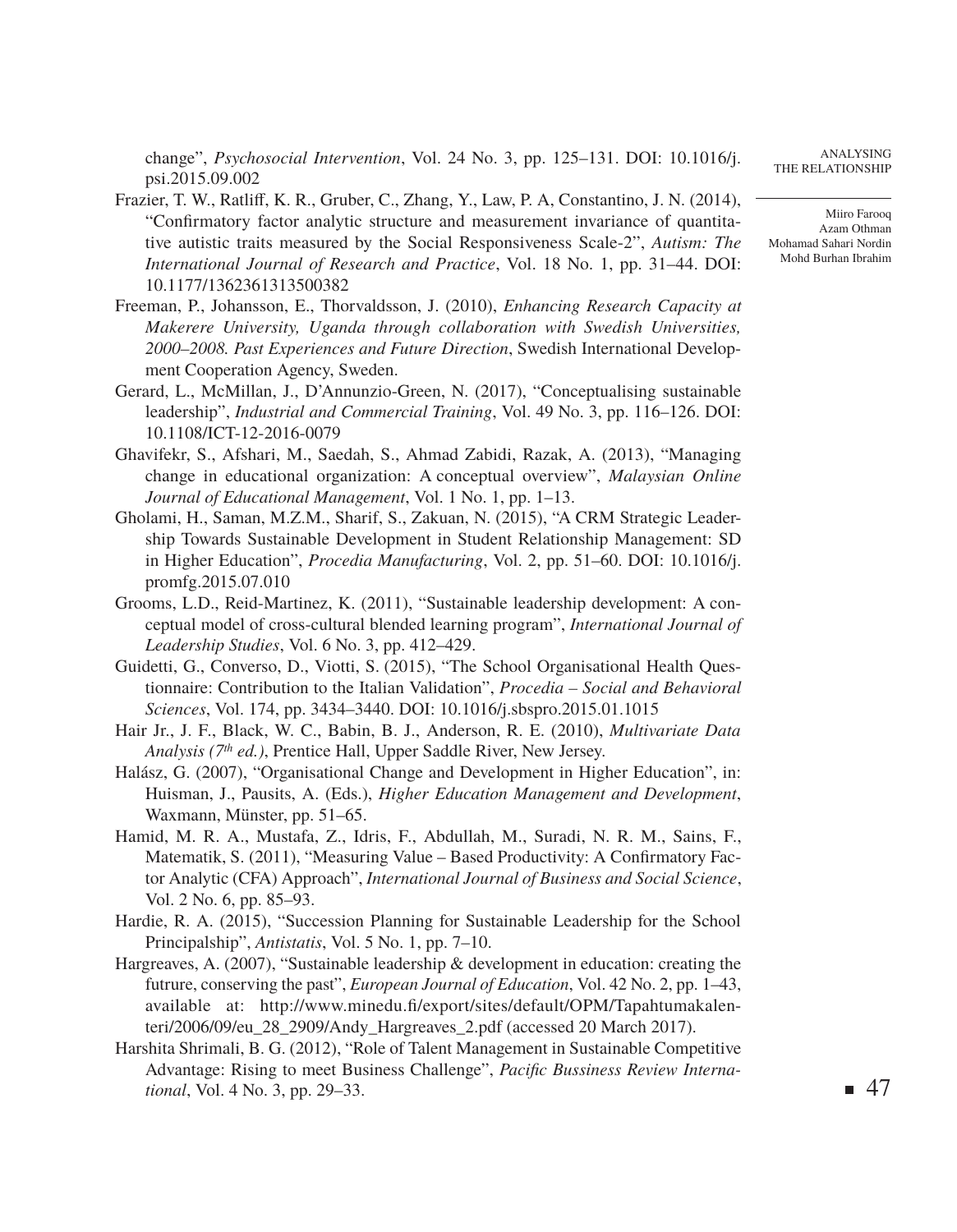Miiro Farooq Azam Othman Mohamad Sahari Nordin Mohd Burhan Ibrahim

- Hasan, F. A. B. U., Komoo, I., Nazli, M., Nor, M. (2016), "Transforming the Organization and Governance of University: a Case Study of Universiti Malaysia Terengganu", *Journal of Business and Social Development*, Vol. 4 No. 1, pp. 28–36.
- Isa, A., Ibrahim, H.I. (2014), "Talent Management Practices And Employee Engagement: A Study In Malaysian GLCs", *International Journal of Business, Economics and Law*, Vol. 4 No. 1, pp. 64–70.
- Ishiyaku, B., Kasim, R., Harir, A. I. (2016), "Confirmatory Factoral Validity of Public Housing Performance Evaluation Constructs", *Journal of Building Performance*, Vol. 7 No. 1, pp. 9–22.
- Juárez-Nàjera, M. (2010), *Sustainability in Higher Education. An explorative approach on sustainable behavior in two universities*, Erasmus University Rotterdam, available at: http://repub.eur.nl/res/pub/19411/MJN PhD Thesis.pdf (accessed 21 June 2017).
- Kabeba, M. R. (2010), "Financial reforms and governance and the crisis in research in public universities in Africa: A case of Uganda", *Journal of Educational Administration and Policy Studies*, Vol. 2 No. 7, pp. 1–10.
- Kasozi, A. B. K., Musisi, N.B., Nakayiwa, F., Balihuta, A., Katunguka, S. (2003), *The Uganda Tertiary/ Higher Education Unit Cost study*, Kampala: Makerere Institute of Social Research.
- Kasozi, A. B. K. (2014), "Trends in Higher Education Regulation in sub-Saharan Africa", *International Higher Education*, No. 75, pp. 21–22. DOI: 10.6017/ihe.2014.75.5436
- Kasule, G. W. (2015), *Professional Development on Innovation Competence of Teaching Staff in Ugandan Universities*, Wageningen: Wageningen University, Wageningen.
- Keller, S., Price, C. (2010), *Performance and Health: An Evidence-Based Approach to Transforming your Organization*, McKinsey & Company.
- Khine, M. S. (Ed.) (2013), *Application of Structural Equation Modeling in Educational Research and Practice*, Sense Publishers. DOI: 10.1007/978-94-6209-332-4
- Klerk, S. De, Stander, M. W. (2014), "Leadership Empowerment, Work Engagement and Turnover Intention: the Role of Psychological", *Journal of Positive Management*, Vol. 5 No. 3, pp. 28–45. DOI: 10.12775/JPM.2014.018
- Kline, R. B. (2011), *Principles and Practices of Structural Eqaution Modeling*, New York: The Guilford Press, New York – London.
- Lam, T. Y., Maguire, D. A. (2012), "Structural Equation Modeling: Theory and Applications in Forest Management", *International Journal of Forestry Research*, Vol. 2012, pp. 1–16. DOI: 10.1155/2012/26395
- Lambert, S. (2012), "The perception and implementation of sustainable leadership strategies in further education colleges", *Journal of Leadership Education*, Vol. 11 No. 2, pp. 102–120. DOI: 10.12806/V11/I2/RF6
- Lucas, N., Goodman, F. R. (2015), "Well-being, leadership and positive organizational scholarship: A case study of project-based learning in higher education", *Journal of Leadership Education*, Vol. 14 No. 4, pp. 138–153. DOI: 10.12806/V14/I4/T2
- Massaro, V. (2008), "Cui bono? The Relevance and Impact of Quality Assurance", paper presented at the OECD/IMHE General Conference, Outcomes of Higher Education: Quality, Relevance and Impact, *8-10 September 2008*, Paris, available at: http://www. oecd.org/site/eduimhe08/41218052.pdf (accessed 18 June 2017)
- Mayer, P., Wilde, M., Dinku, A., Fedrowitz, J., Shitemi, N. L., Wahlers, M., Ziegele,

 $48 \blacksquare$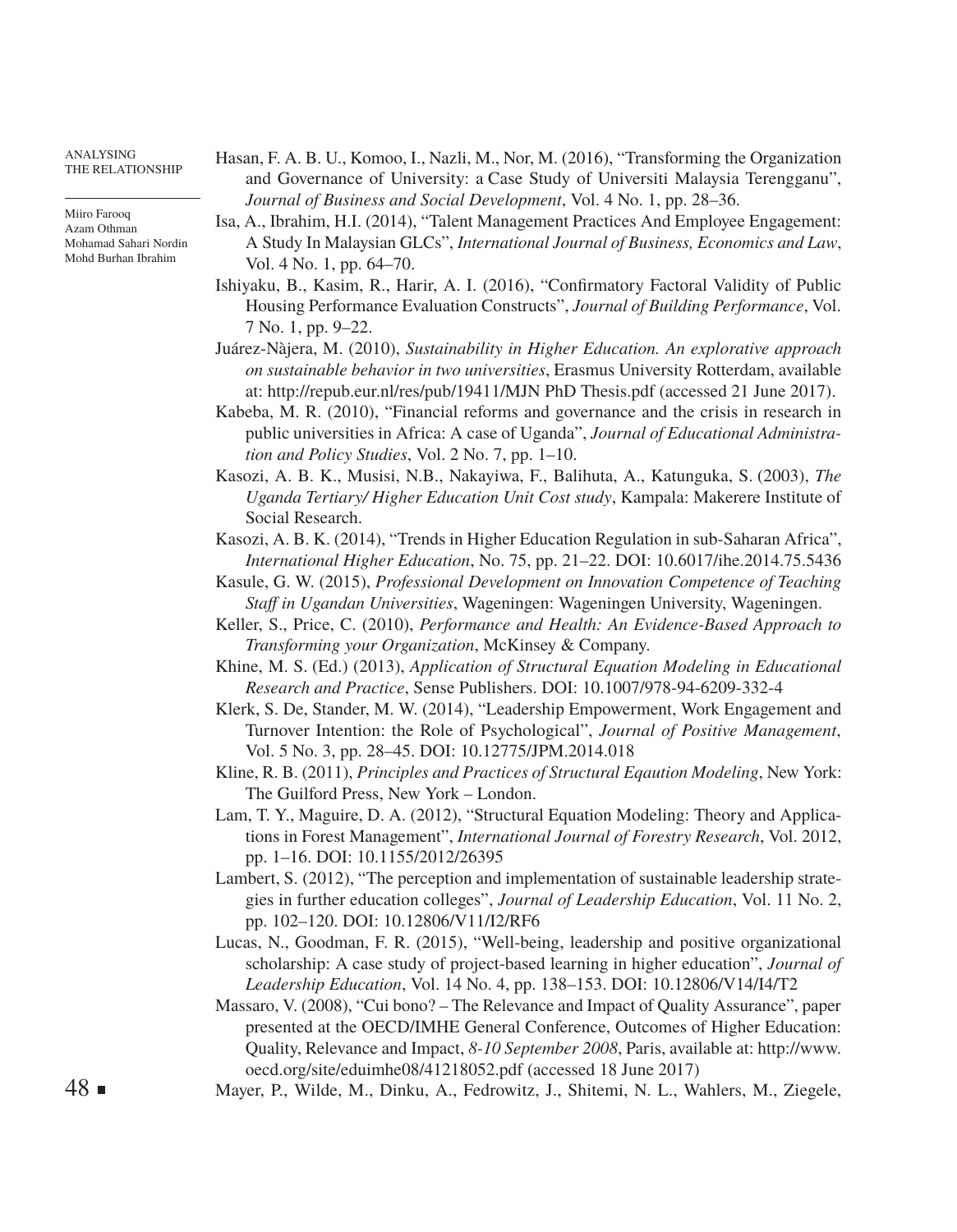Miiro Farooq Azam Othman Mohamad Sahari Nordin

Mohd Burhan Ibrahim

Analysing The Relationship

F. (Eds.) (2011), *Challenges for faculty management at African higher education institutions*, *International Journal of Educational Research*, University of Osnabrück, Germany.

- Mohammad, B., Ravanfar, M. (2015), "Analyzing Organizational Structure Based on 7s Model of Mckinsey", *Global Journal of Management and Business Research: Administration and Management*, Vol. 15 No. 10, pp. 43–55. DOI: 10.6007/IJARBSS/ v5-i5/1591
- Mohammed, A. (2016), "The Impact of Talent Management on Employee Engagement, Retention and Value Addition in Achieving Organizational Performance", *International Journal of Engineering and Management*, Vol. 1 No. 12, pp. 142–152.
- Mohan, M. D., Muthaly, S., Annakis, J. (2015), "Talent Culture's Role in Talent Development among Academics: Insights from Malaysian Government Linked Universities", *Journal of Contemporary Issues in Business & Government*, Vol. 21 No. 1, pp. 46–71.
- Moyce, C. (2014), "Management education", *Management Services*, Vol. 58 No. 4, pp. 45–47.
- Mpaata, A. K. (2010), *University competitiveness through quality assurance: The challenging battle for intellectuals*, Kampala.
- Muriisa, R. K. (2014), "Rethinking the Role of Universities in Africa : Leadership as a Missing Link in Explaining University Performance in Uganda", *Jhea/Resa*, Vol. 12 No. 1, pp. 69–92.
- Nabayego, C., Itaaga, N. (2014), "How University Education in Uganda Can Be Improved To Prepare Economically Productive Graduates", *Asian Journal of Social Sciences and Management Studies*, Vol. 1 No. 2, pp. 62–70.
- NCHE (2010), *The state of higher education and training in Uganda 2011: a report on higher education delivery and institutions*, Kampala, available at http://www.unche. or.ug/wp-content/uploads/2014/04/The-State-of-Higher-Education-2011.pdf (accesed 07 July 2017)
- Oehley, A.-M. (2013), "The Development and Evaluation of a Partial Talent Management Competency Model", *Journal of Chemical Information and Modeling*, Vol. 53, pp. 1689–1699. DOI: 10.1017/CBO9781107415324.004
- Osibanjo, A. O., Adeniji, A. A. (2013), "Impact of Organizational Culture on Human Resource Practices: A Study of Selected Nigerian Private Universities", *Journal of Competitiveness*, Vol. 5 No. 4, pp. 115–133. DOI: 10.7441/joc.2013.04.07
- Pinheiro, R., Ouma, G. W., Pillay, P. (2012), "The Dynamics of University Transformation: A Case Study in the Eastern Cape Province of South Africa", *Jhea/Resa*, Vol. 10 No. 1, pp. 95–120.
- Saymeh, A. A. F. (2014), "Higher Education and Scientific Research of Third World Countries Need Professional Support: Case of Jordan", *Education Journal*, Vol. 3 No. 4, pp. 245–255. DOI: 10.11648/j.edu.20140304.17
- Schneider, B., Ehrhart, M. G., Macey, W. H. (2013), "Organizational climate and culture factors", *Annual Review of Psychology*, Vol. 64, pp. 362–388. DOI: 10.1146/annurevpsych-113011-143809
- Scott, W. R. (2013), "Organization theory and higher education", *Journal of Organizational Theory in Education*, July, pp. 1–24.

■ 49